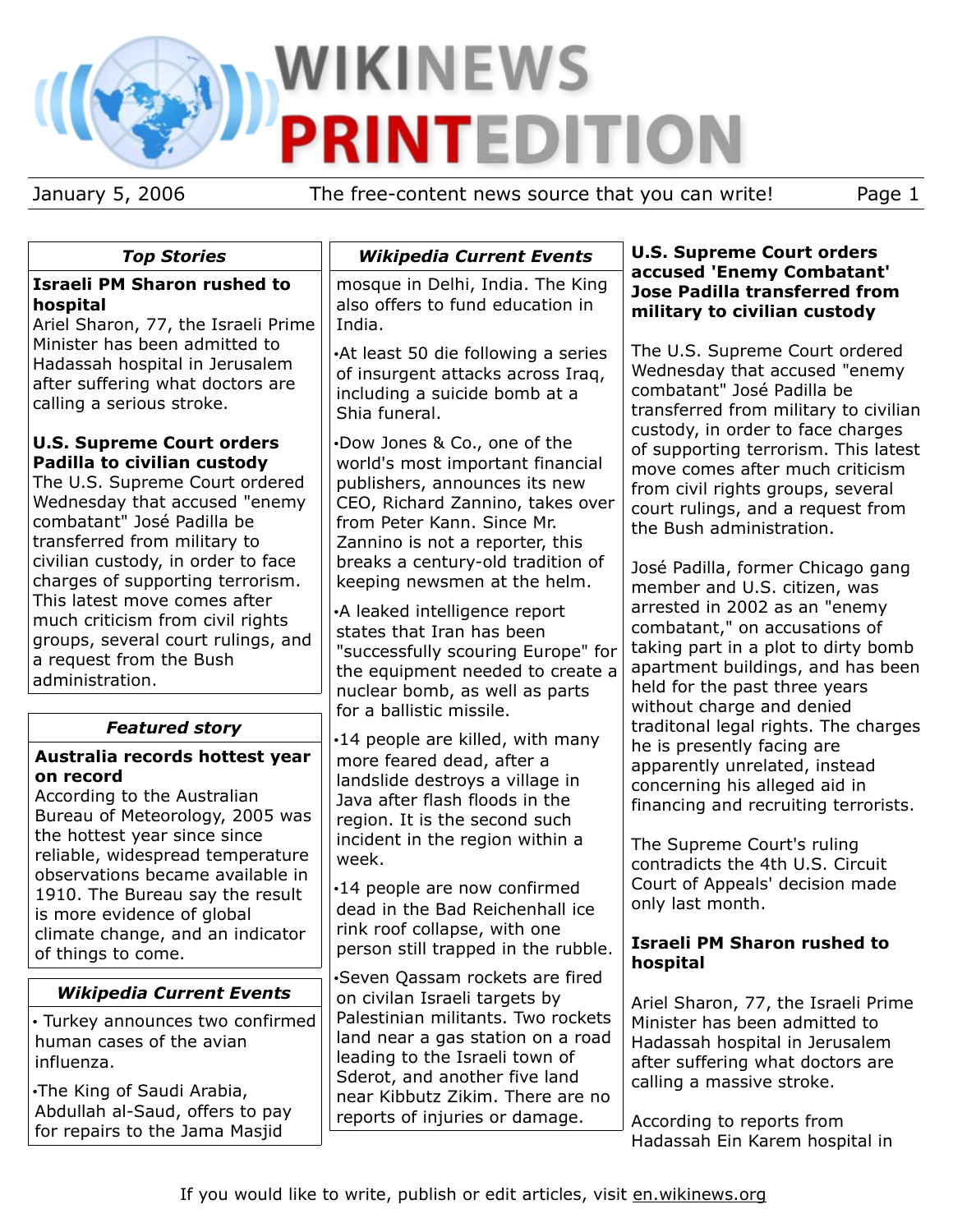Jerusalem, the Prime Minister has suffered a stroke and was put under an anasthetic prior to surgery to address a massive cerebral hemorrage.

The White House says its "thoughts and prayers" are with the Israeli Prime Minister.

With Sharon in the hospital, control of Israel has now been transferred to his deputy, vicepremier Ehud Olmert.

Dr. Shlomo Mor-Yosef, director of Hadassah Hospital in Jerusalem stated Sharon suffered "a significant stroke" and that he was "under anesthetic and receiving breathing assistance." Minutes later, Mor-Yosef stated initial tests showed that Sharon suffered a cerbral hemmorage and that he was suffering "massive bleeding and was being transferred to an operating theater."

According to Wikipedia, "A stroke or cerebrovascular accident (CVA) occurs when the blood supply to a part of the brain is suddenly interrupted" and many news sources are reporting this situation is life threatening.

Last month on December 18th, Sharon suffered a minor stroke and was admitted to the Hadassah Ein Kerem hospital after feeling unwell driving home and having difficulties with his speech. During his treatment, he was found to have a minor hole in his heart and was scheduled for surgery on January 5th. Sharon was treated and released December 20th.

It is speculated that this stroke may be directly attributable to Sharon's notorious unhealthy eating patterns. The previous stroke was directly prefaced by a meal of hamburgers, steak in

chimichurri sauce, lamb chops, shish kebab, and salad. He has also been known to finish an entire Thai security forces the cause of tube of Pringles during a single interview sitting. While his previous wife Lily forced him to go on a diet, Mr. Sharon frequently had his security detail smuggle him pita filled with greasy meat.

#### **Thai forces on alert for second anniversary of Narathiwat armoury raids**

Two years on from the raids that signalled the start of what is generally accepted to be a separatist campaign in the south of Thailand, military forces in the area remain on alert for a repeat of the daring raid that saw four soldiers killed and over 400 guns stolen.

The raid on Ratchanakharin army camp in Narathiwat Province announced the most recent expression of nationalistic beliefs in the predominantly Muslim provinces that once made up the Malay Sultinate of Pattani, insurgency action since that time has seen over 1,000 killed, mainly through attacks allegedly made by insurgents. One of the most significant aspects of the raid was that it provided arms for the insurgency movement. According to the government of Prime Minister Thaksin Shiniwatra, the movement is home-grown and does not include foreign fighters. This significant supply of arms and ammunition has allowed a considerable number of attacks such as drive-by shootings, and efforts to recover the stolen weapons have had minimal success with only ten or less of the extenuating circumstances. guns reportedly recovered.

Despite the majority of casualties having been caused by the insurgents, inexperience in

handling a modern guerilla campaign have seen actions of casualties, most notable being the Tak Bai incident where 78 men died in custody. This has not helped in convincing the local community that the government has their best interests in mind.

#### **Two Mormon missionaries gunned down in Virginia**

The new year started off on a violent note in Chesapeake, Virginia, when, just after 6 p.m. on January 2nd, two missionaries from The Church of Jesus Christ of Latter-day Saints were shot. The missionaries had apparently parked their bicycles to begin door-to-door proselytizing when they were approached and fired upon by an unidentified assailant.

The men, ages 21 and 19, were both hit. One of the invididuals was killed, and the other is in good condition at a nearby hospital. Although there has been some speculation that the missionaries were shot because they may have witnessed of a crime, no specific details are available at this time. The gunman, described as a 5'10" black male, escaped on foot.

The Church of Jesus Christ of Latter-day Saints has approximately 56,000 young men and women performing full-time missionary work throughout the world. Missionary work is done on a volunteer basis, and young men are expected to serve a mission shortly after their 19th birthday. Male missionaries remain in the field for two years unless there are

The murder was Chesapeake's first of such crime of 2006. There were 15 murders in the city in 2005.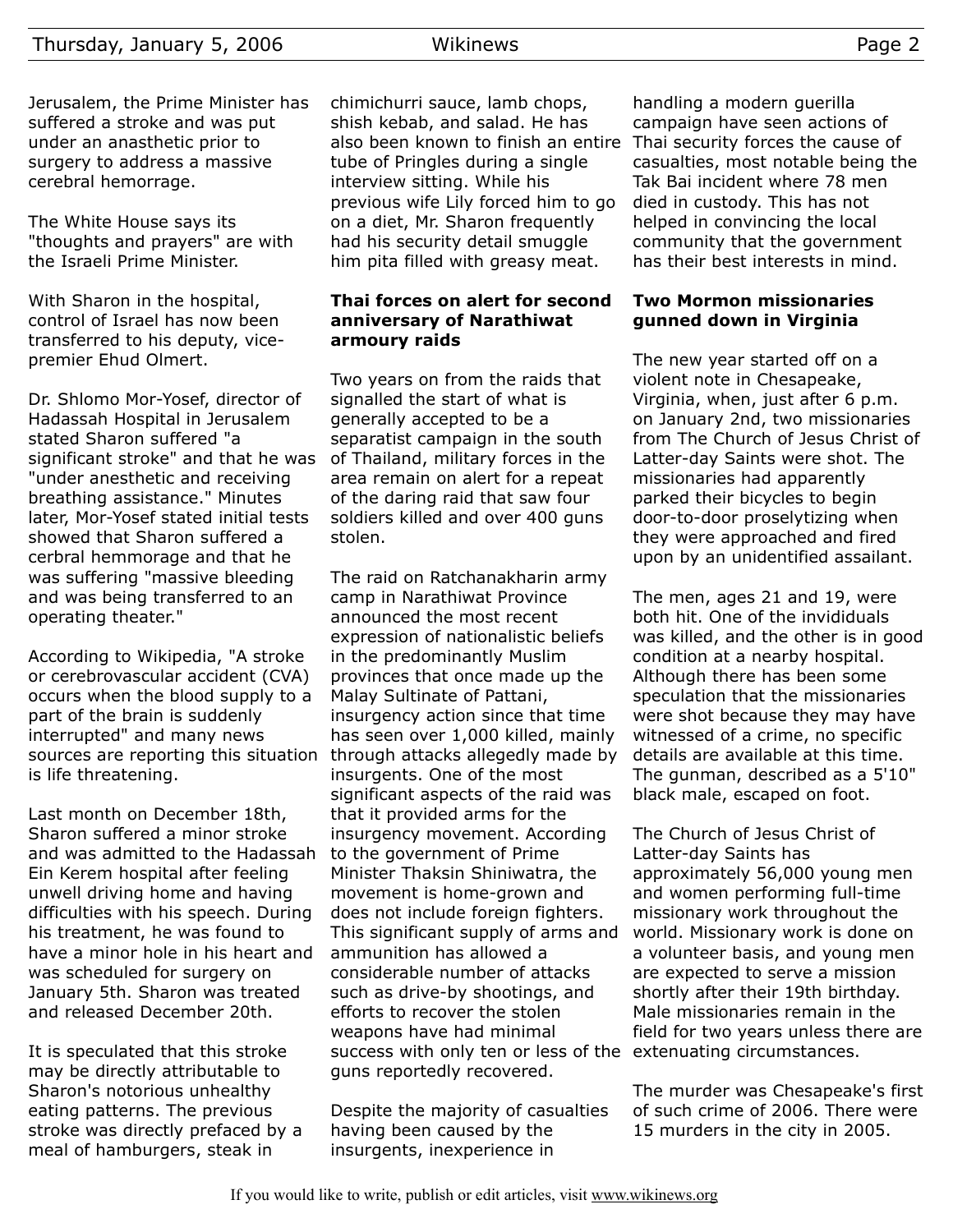#### **Dubai leader Sheikh Maktoum bin Rashid Al Maktoum dead**

"His Highness Sheikh Maktoum bin Rashid Al Maktoum, Vice President and Prime Minister of the UAE and ruler of Dubai has passed away. He was 62 years old."

The above statement from the Ministry of Presidential Affairs confirmed that the ruler of Dubai died earlier this morning in Australia. The statement added that "the UAE had lost a historical leader from its leaders who dedicated his life to building the country, and strove to do his best for its people."

The official mourning period will last for 40 days, during which all UAE flags will fly at half mast. Ministries and government organisations will be closed for seven days, starting Wednesday.

Local stock markets in Abu Dhabi and Dubai shed 1.8% and 3.3%, respectively, in early trading.

The Dubai Shopping Festival, the largest business & cultural event in agreement on transit of Russian Dubai's calendar, has been postponed until further notice, in a signed on January 3, and an statement by CEO Saeed Al Nabouda.

Sheikh Mohammed bin Rashid Al Maktoum has been named the new ruler of Dubai, in an accession process that officials described as being automatic.

#### **Gazprom stops supplying gas to Moldova**

The Russian concern Gazprom stopped supplying gas to Moldova on January 1, as the latter did not sign a gas supply contract, which stipulates a price of 160 dollars per 1,000 cubic metres for the next three months, according to

officials of Chisinau and Russian concern Gazprom.

In connection with this situation, Vladimir Voronin, current president canal. of Moldova, cancelled his winter vacation and created on Monday, 2 The official Christmas-New Year January, an anti-crisis group, composed of the representatives of the cabinet and SA Moldova-Gaz.

At the moment, Moldova is ensured gas from Ukraine, in proportion of 50%, according to an agreement between Voronin and his Ukrainian counterpart Viktor Yushchenko.

The head of the Moldovan state stated that, theoretically, he agrees to accept the market prices The fatalities are: eight of gas, but, pursuant to him, these must be "logical and not illusory".

Moldova will continue negotiations with Gazprom. An operative staff on energy security headed by Minister Vladimir Antosii was created for this purpose.

Chisinau officials say that an gas through Moldova should be agreement on new prices was expected to be signed later. The situation in Moldova, which does not have other gas sources, is unique, as 15 percent of the natural gas supplies of Russia are transited to the West through Moldova's territory. Negotiators have recently agreed in Moscow on a transit price of 2.5 dollars for transportation of 1,000 cubic metres on a distance of 100 kilometres.

#### **New Zealand holiday road toll: 20 fatalities**

The New Zealand Christmas - New The surviving family members of Year road toll has climbed to 9

more than the 11 deaths in the entire period last year, after a Korean man became the 20th victim when his car ended up in a

road toll runs between 4pm on 24th December and 6am on 4th January.

The final tally still needs to be officially confirmed by the police; this should happen in the next 1 to 2 months. Police National Road Safety Manager, Inspector John Kelly, says "the final toll may fluctuate, depending on the outcome of investigations into the crashes that took place."

passengers, seven drivers, three motorcyclists and two pedestrians.

"The toll is one of the highest" says Andy Knackstedt, from LTNZ, "it's certainly nearly double the number that died on the roads [in the holiday period] last year".

In 2005, for the full year, 404 people died on New Zealand roads, which is 31 less than the previous year.

#### **12 coal miners are found dead, 1 in critical condition, in West Virginia mine**

According to many news outlets including CNN and USA Today, reports indicate that 12 coal miners have been found dead in the mine in Sago, West Virginia and only 1 has survived, reversing earlier reports that 12 had been found alive and 1 dead that had caused celebration amongst family members and friends 3 hours earlier in the day.

the miners that died were notified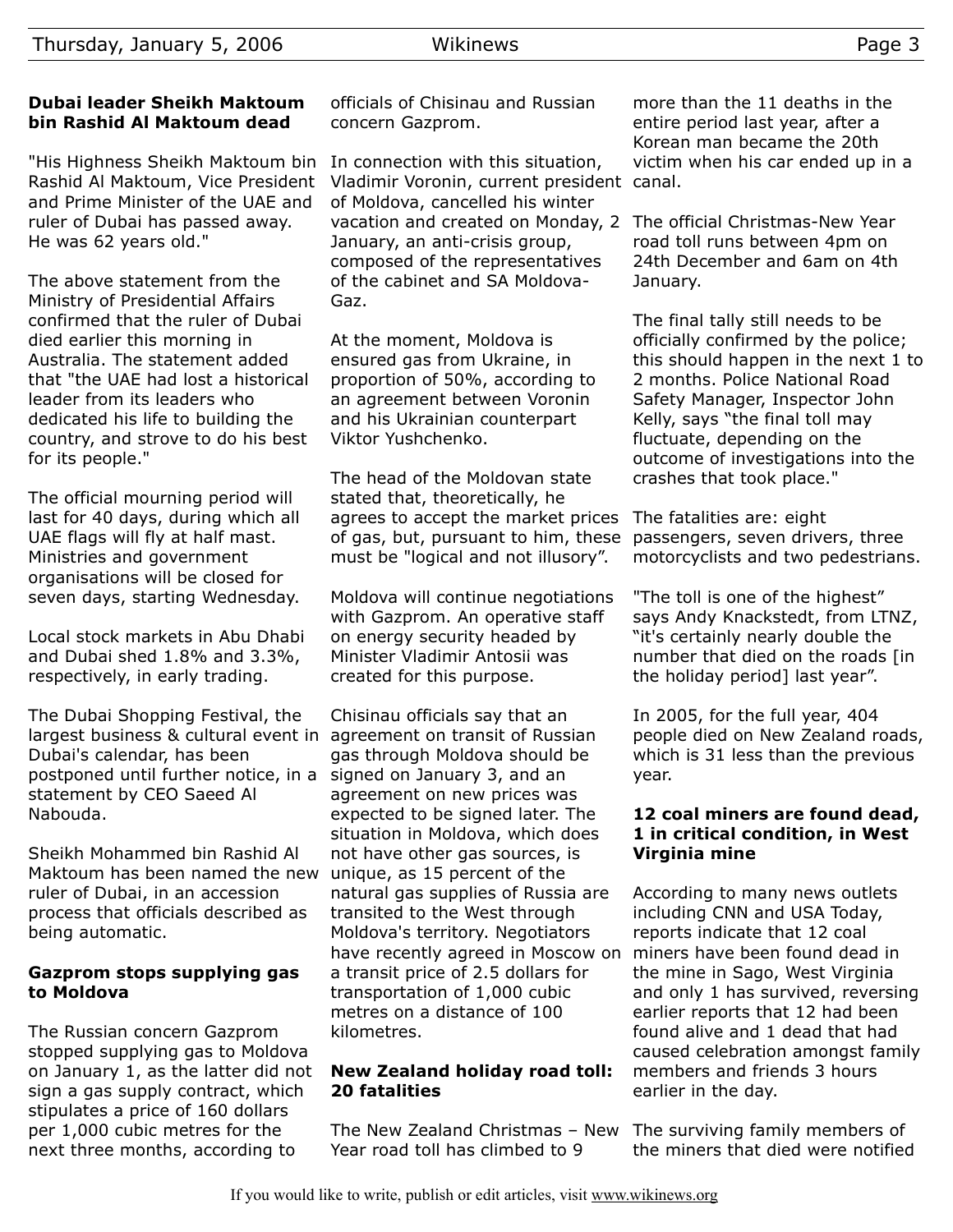of the deaths by Ben Hatfield, the President of the International Coal Company, at the Sago Baptist Church. The president blamed the reversal on "lack of communication".

"What happened is that through stray cell phone conversations it appears that this miscommunication from the rescue team underground to the command center was picked up by various people that simply overheard the conversation that was relayed over cell phone communications without our ever having made a [public news] release," explained Mr. Hatfield.

Family members walked out of the church saying that the CEO of the mining company had "lied to them". The surviving miner, Randal McCloy, is currently in critical condition at Ruby Memorial Hospital.

The United States Mine Safety and Health Administration issued the mine 208 citations last year, up from 68 reported in 2004. Federal regulations cover concerns over accumulations of combustible materials, such as methane gas and coal dust from loose coal, in addition to other safety issues. It now plans on launching a in-depth investigation into the incident. The investigation will examine the mine's compliance with health and safety standards and how emergency information was communicated.

#### **Wildfires still burn in Oklahoma, Texas**

NORMAN, Okla. – National Weather Service officials are warning of continued fire dangers throughout Oklahoma and Texas due to serious drought conditions.

More than 220 homes and businesses have been destroyed by fire in Oklahoma since Nov. 1, according to the Oklahoma Department of Emergency Management. Wildfires in 29 of the state's 77 counties have claimed more than 360,000 acres. Meanwhile, officials in Texas say 238 homes and 254,555 acres have been lost to wildfires in that state since Dec. 26.

Unseasonably warm weather and wind gusts of up to 40 mph have combined to make an already dangerous situation worse across the Southern Plains, which also include parts of Kansas, Colorado and New Mexico, said Jason Levit of the National Storm Prediction Center in Norman.

"The region also continues to remain in a severe to extreme drought situation," Levit said. "Dry surface vegetation will continue to serve as an excellent fuel for any fires that develop."

Some dry areas, such as the Rocky Mountains and Great Lakes, may soon see some much-needed rain. Levit says the already fireravaged Southern Plains will have no such luck, however, and people should be aware of the severe danger that will continue to threaten the region.

In Oklahoma, state authorities and from Alabama, Florida, and the National Guard have established a command post in Shawnee, about 40 miles east of Oklahoma City, where they have been joined by officials from the U.S. Forest Service, the Bureau of Indian Affairs, and the National Weather Service.

The state was granted access to relief from the Federal Emergency Management Agency on Dec. 28, said Gov. Brad Henry. The

Governor requested fire management grants to help cover expenses related to the wildfires that began the previous day. FEMA's approval means funds are now available to local governments and volunteer fire departments that responded to the blazes in Hughes and Seminole counties. Requests involving nine other counties were approved in the days that followed.

Fires hit the northeastern part of Oklahoma City, the state's capital and largest city, on Sunday. Fires were said to have destroyed 20 homes over the weekend.

A National Guard helicopter and firefighters from North Carolina were sent to battle a blaze near the town of Davis, in south-central Oklahoma, on Tuesday. Meanwhile, the BIA sent two airplanes to help fight a fire near Eufaula, in eastern Oklahoma. Three other BIA aircraft aided crews fighting fires near Wewoka, in central Oklahoma, and additional fires were reported near Knowles, Oklahoma City, Ponca City and Tishmingo,

Authorities said additional National Guard helicopters and Forest Service planes are available to battle other fires as they break out. In addition to teams from North Carolina, other firefighters Tennessee have arrived and are being stationed throughout the state.

The Oklahoma State Medical Examiner's Office said one man has died from injuries sustained from recent wildfires. A 68-yearold Hughes County man died Dec. 28 from thermal burns and smoke inhalation. The death is in addition to that of a 68-year-old Carter County woman who died last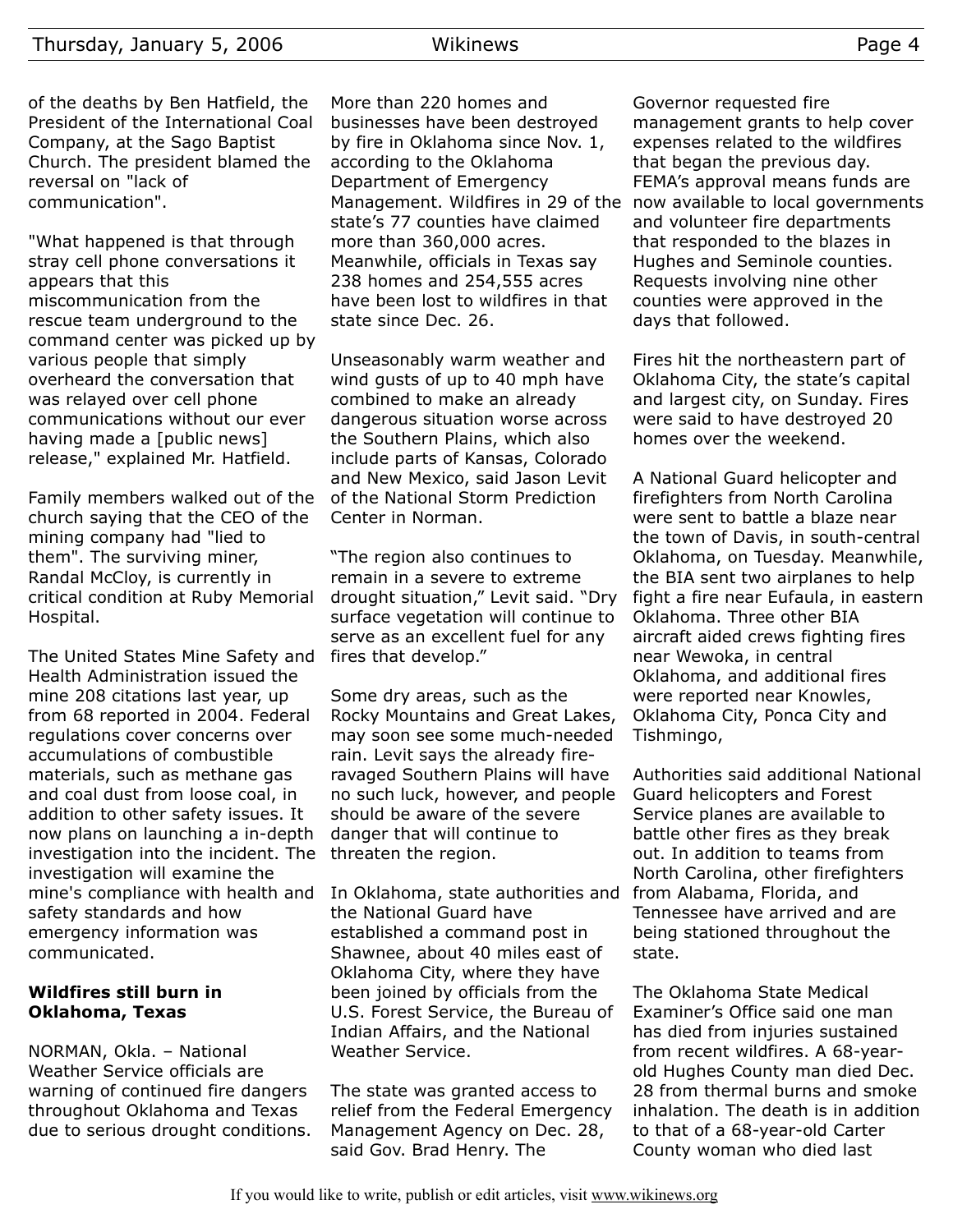month while trying to use a garden hose to save her home from being consumed by flames.

The governor's office said the state continues to await word on a request for a federal disaster declaration made Friday. A disaster declaration by President George W. Bush would qualify Oklahoma for federal funds to place firefighters ahead of where blazes are burning, and would provide temporary housing assistance and low-interest loans for those whose homes or businesses have been destroyed.

Texas authorities say they have 92 aircraft and 650 state workers working to fight fires, and have been joined by crews from Alabama, Florida, Louisiana, Tennessee, and Wisconsin. The U.S. Forest Service is also helping the state to handle the emergency. mean, the largest anomaly of any

Despite efforts, wildfires on Monday claimed nearly the entire town of Ringgold, destroying 45 buildings that comprised about 80 percent of the town.

#### **Australia records hottest year on record**

Australia has officially recorded its warmest year on record. According to the Bureau of Meteorology, (BOM) 2005 was the hottest year since reliable, widespread temperature observations became available in 1910. Data collected by the Bureau show Australia's annual mean temperature for 2005 was 1.09°C above the standard 1961-90 average.

The Bureau of Meteorology says the result is more evidence of climate change.

The Bureau's Blair Trewin said: "We've seen things like the general record warmth even more

retreat of the winter snow line. We've seen a marked decrease in the frequency of frost, especially in inland Queensland," Dr Trewin said. "We've seen an increase in the number of extreme hot days."

And the warming trend is likely to continue. "All the projections we have from climate models we would expect to see continued warming through the 21st century," he said. "Numbers like this ... are another piece of evidence that climate change is real and it's a real issue."

Despite unseasonably cool weather in the South West of Western Australia, 2005 was a hot year over most of the nation, with the Northern Territory (NT) bearing the brunt. The NT areaaverage maximum temperature was 1.45°C above the long-term state or territory.

The previous record of +0.84°C was set in 1998. The Bureau says that while these temperature departures may seem relatively small, a 1°C increase in mean temperatures is equivalent to many southern Australian towns shifting northward by about 100km.

All States and Territories, apart from Victoria and Tasmania, recorded 2005 mean temperatures amongst their top two warmest years on record. The only region recording a cooler than normal year was a coastal strip of Western Australia extending from Cape Leeuwin to Carnarvon.

Australia's previous warmest years on record were influenced by significant El Niño events, say the Bureau. However, no such event occurred in 2005, making the

unusual. The 2005 record is yet another sign that our climate is changing. Since 1979, all but four years have been warmer than average in Australia.

Australian temperatures have increased by approximately 0.9ºC since 1910 - consistent with global warming trends. Scientific studies have linked global and Australian temperature increases to the enhanced greenhouse effect.

The early months of 2005 were also very dry over much of Australia with the January-May period being the 2nd driest on record. Australia's area-averaged rainfall is calculated from a network of around 5000 rainfall stations. Observations from this network reveal that, when compared to historical records, Tasmania was the wettest State in 2005, while Queensland and Western Australia were the driest.

Over the New Year bushfires have caused havoc in many parts of Australia, with houses, farm stock devastated. Thousands of hectares of bushland and farmland have been burnt out.

Environmentalists say the weather is a precursor of things to come: "2005 gave us a little taste of what life will be like if we fail to tackle climate change," Greenpeace's Catherine Fitzpatrick said. "The extreme heat and bushfires of New Year's Day 2006 showed that it isn't going to be fun. If action isn't taken soon to avoid catastrophic climate change, Australians will have John Howard to blame for failing to act when he had the chance."

Ms Fitzpatrick said the Federal Government was as beholden to the coal and aluminium industries as the Japanese government was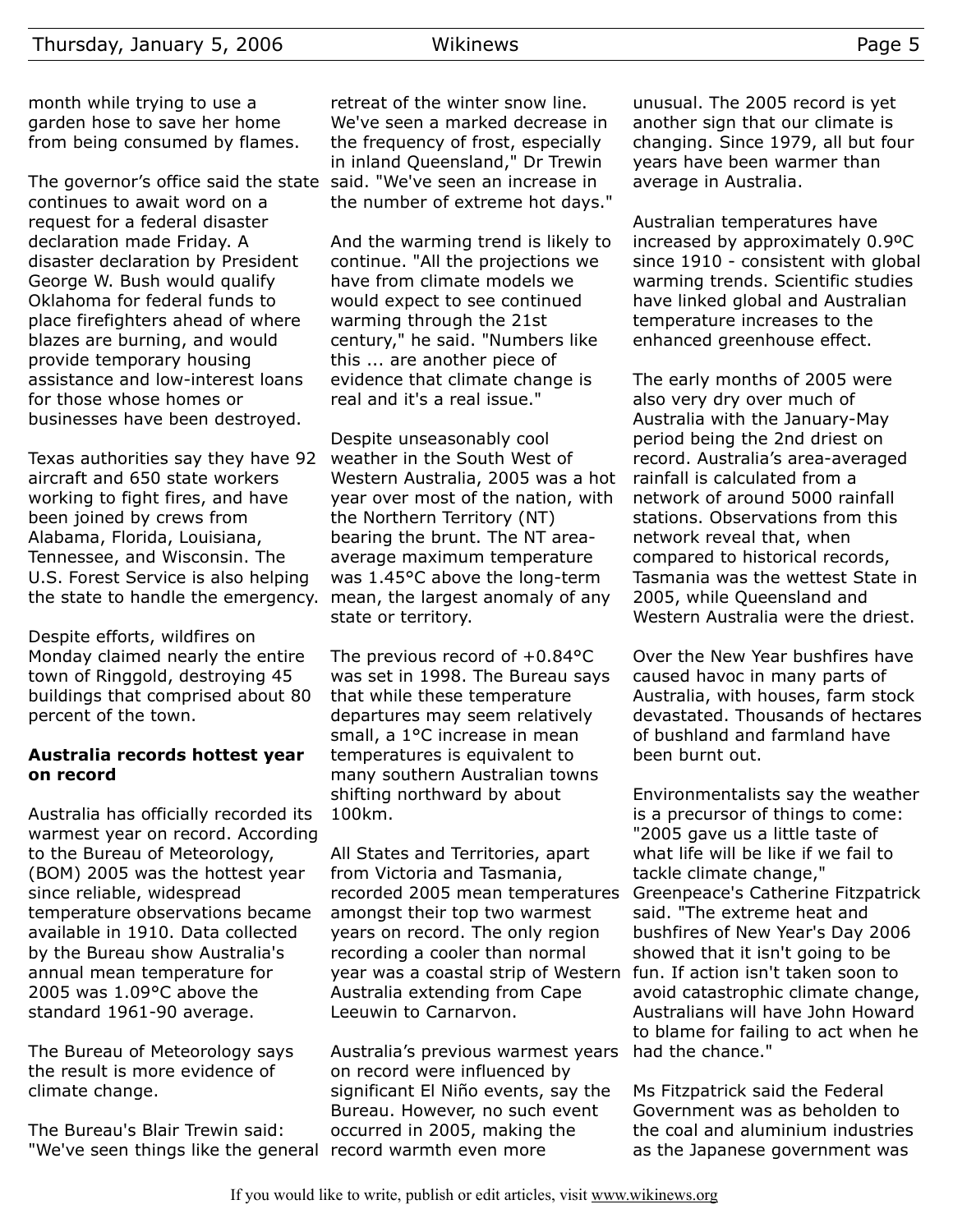to whaling companies, and with far commenced in 1861. more devastating impacts.

"Today's figures should spur our Environment Minister ... to real action – ratify Kyoto, quit coal and move towards clean, renewable energy," Ms Fitzpatrick said.

The Howard government claims it is taking appropriate action. Federal Environment Minister Ian Campbell said he recognised climate change was the biggest modern-day environmental challenge. "I think that climate change is alarming," he said on ABC radio. "I regard climate change as the number one environmental challenge ... It is a huge and serious challenge. These figures add to the weight of evidence that climate change is real and it's a problem that the world needs to work together to seek to solve."

Australia and the United States are company said to have not found a the only developed nations to have statistically significant difference refused to sign the Kyoto Protocol, which calls on countries to cut greenhouse emissions by 5.2 per cent below 1990 levels by 2012.

The Government argues Kyoto will not work because it does not commit developing nations to reducing emissions. "Kyoto excludes most of the emissions in the world. It only covers just over a third of the countries of the world and ... we need something that includes all countries of the world," said Senator Campbell.

Many regions across the globe also reported an exceptionally warm year. According to a preliminary estimate released by the World Meteorological Organization (WMO), the global mean temperature for 2005 was about 0.48°C above normal, putting 2005 amongst the four warmest years globally since records

#### **Two deaths unreported in Natrecor study**

Johnson and Johnson has released information that two patients have died after taking the company's heart drug Natrecor. The deaths were not included in a report of a study the company released in October, and the company says they did not know of the two deaths when the original report was released. The company intends to reanalyze the data to see if these two deaths are of statistical significance to the drug's risk.

Natrecor is a drug used to treat acute heart failure and has been approved by the FDA since 2001. The FDA told the company a year ago to further explore the mortality data, in which the for mortality between the drug and a placebo.

A new report is said to be available speculation regarding possible in March about the possible health investment opportunities". effects of the drug.

#### **BASF makes \$4.9 billion hostile campaign bid for Engelhard**

BASF has made a \$4.9 billion hostile bid for Engelhard Corp. Engelhard is a US based supplier of pollution control devices such as catalytic converters, which it invented. Engelhard holds 35% of the world market on such pollution control devices. The bid is \$37 a share in cash and may be increased by \$1 a share.

BASF has over \$4.79 billion for acquisitions after it sold Basell NV plastics in August.

If the acquisition goes through it

will be the biggest ever hostile takeover of a US company by a European firm according to Bloomberg.

Engelhard shares have surged above the offer price on the news to about \$38 a share. Some speculate Dow Chemical Co., the largest US chemical maker, will make a competing offer.

"Dow has an automotive materials business like BASF, and is diversified like BASF so that it could use all the pieces" said John Roberts, a Buckingham Research analyst.

US regulations going into effect in 2007 are tighter on emmissions. This will increase the demand for Engelhard's catalytic converters. Limits are getting tighter in the EU and Japan as well.

Dow Chemical declined to comment on the bid or the possibility of the corporation making a bid, stating "it's Dow's policy not to comment on

# **Australia First begins revival**

The Australia First Party is writing to its supporters requesting that they become members in order to re-register as a political party in Australia. Australia First is seen as a far-right wing party with nationalist ideals.

The party was founded in 1996 by Graeme Campbell a Member of the House of Representatives and the Australian Labor Party. In 2001, Graeme Campbell, One Nation offered to endorse him as a senate candidate in Western Australia. He failed to be elected in the October 2001 election and has remained